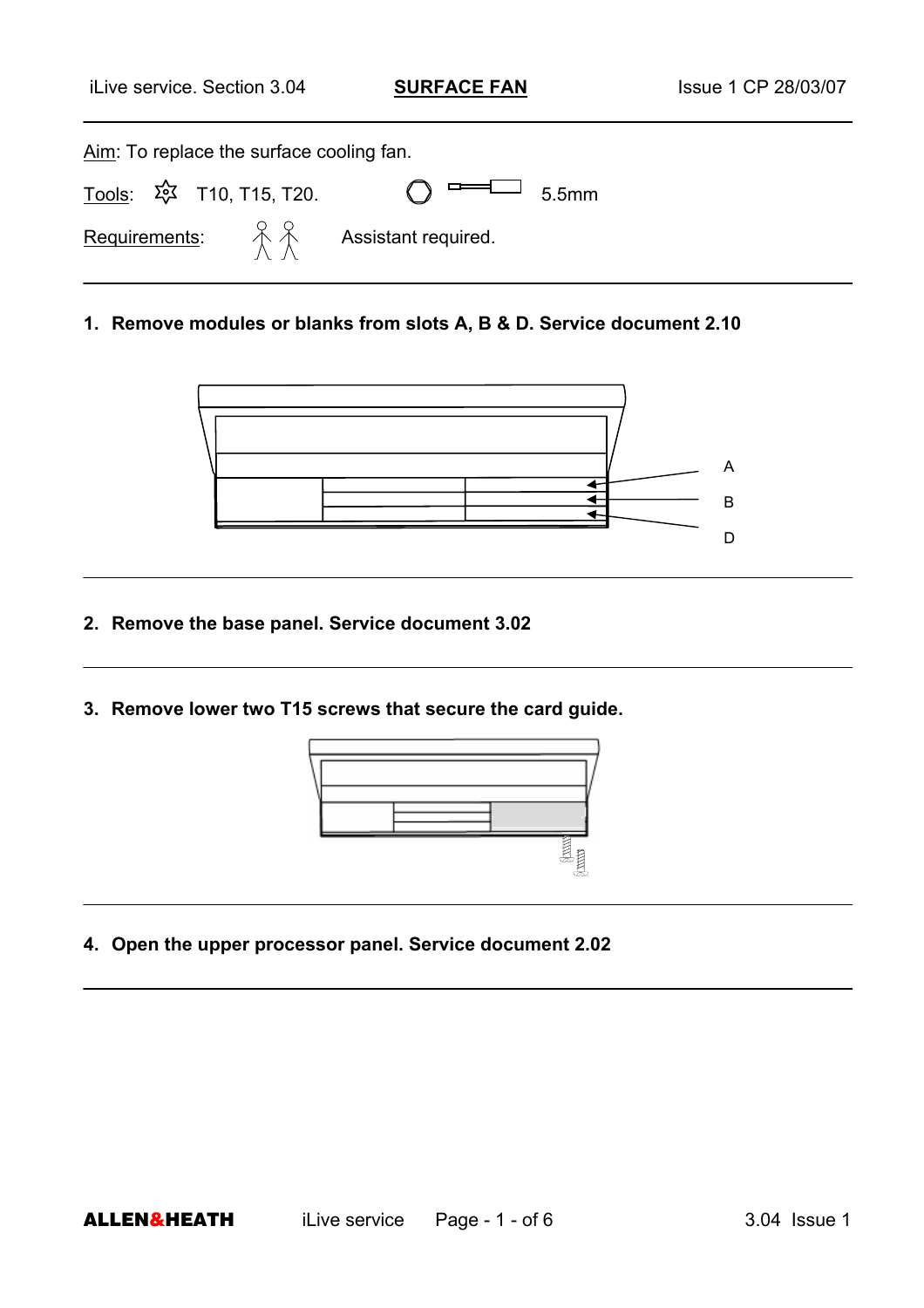**5. Remove upper two T15 screws that secure the card guide** 



**6. The card guide can now be withdrawn** 



**7. Remove 4x 5.5mm nuts and T20 scews from the fan housing** 

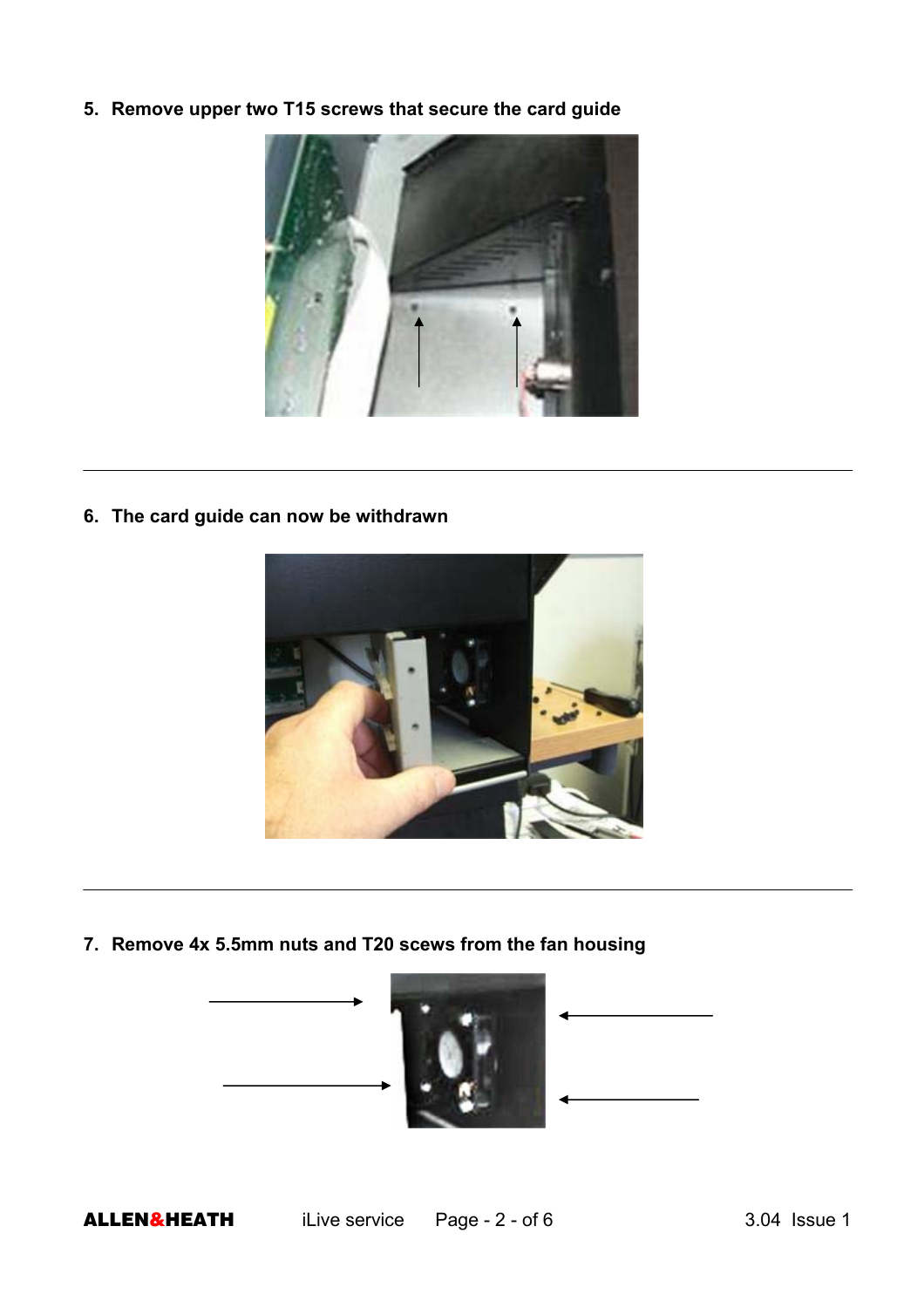**8. Disconnect the fan DC cable from the rear connector PCB** 



**9. Cut two cable ties 1 & 2 and withdraw the fan and cable from the iLive 1 2** 



ALLEN&HEATH iLive service Page - 3 - of 6 3.04 Issue 1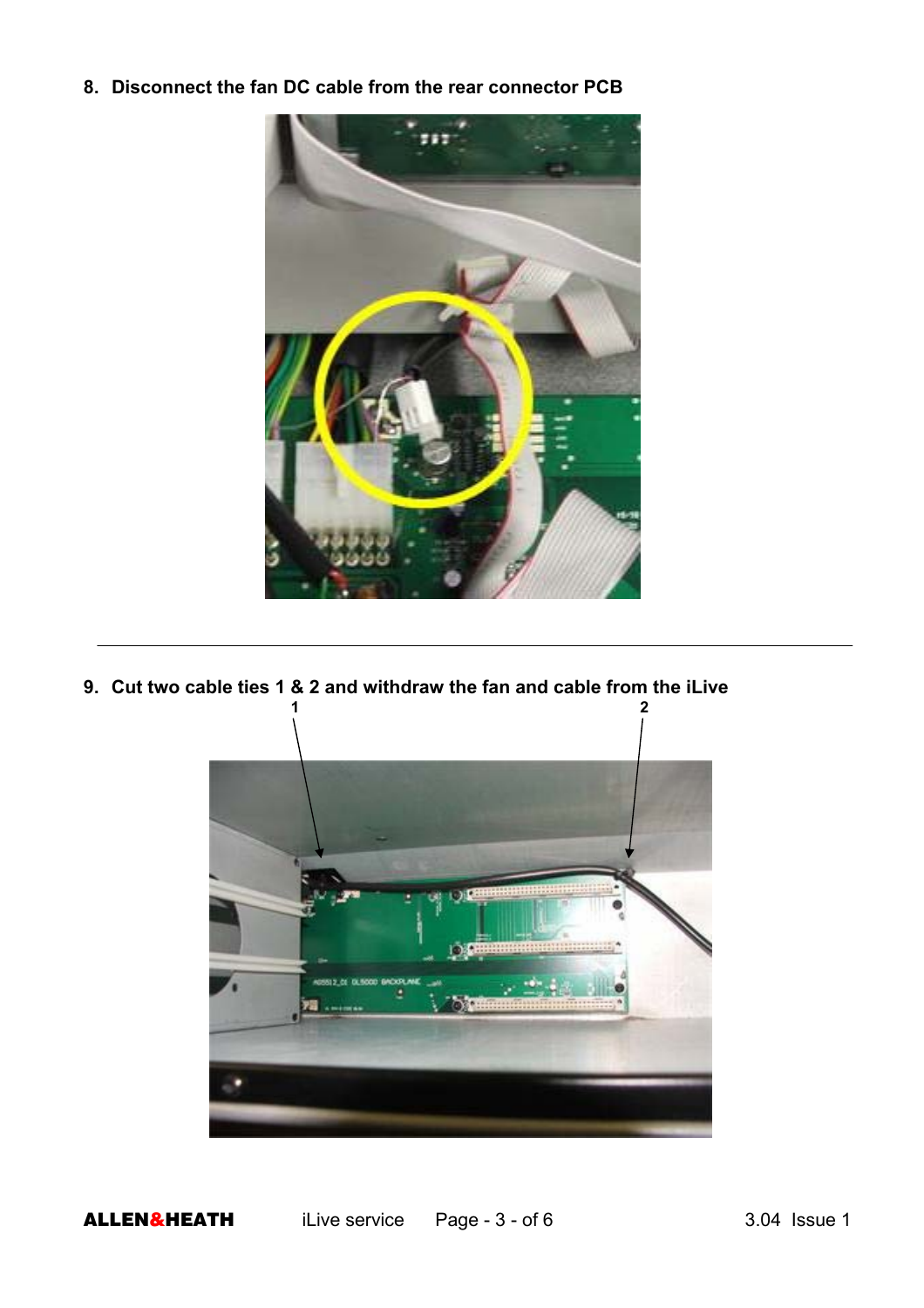**10. Thread a length of solder wire down through the fan DC cable hole in the chassis** 



**11. Attach the solder wire to the DC cable on the replacement fan** 

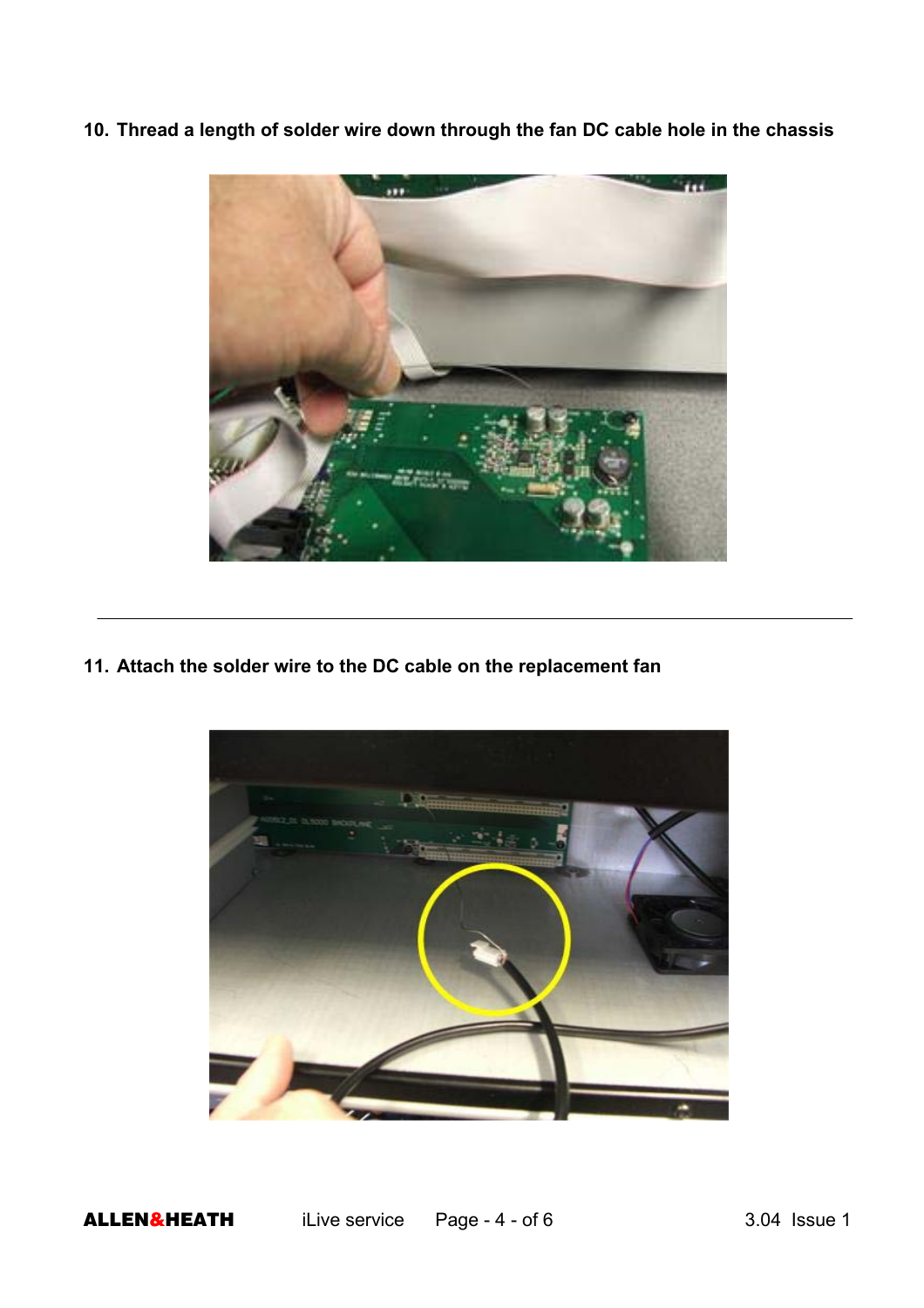**12. Use the solder wire to pull the DC cable through the hole** 



- **13. Connect fan DC cable to rear connector PCB**
- **14. Fit a cable tie at position 2 (it is not possible to fit a cable tie at position 1)**